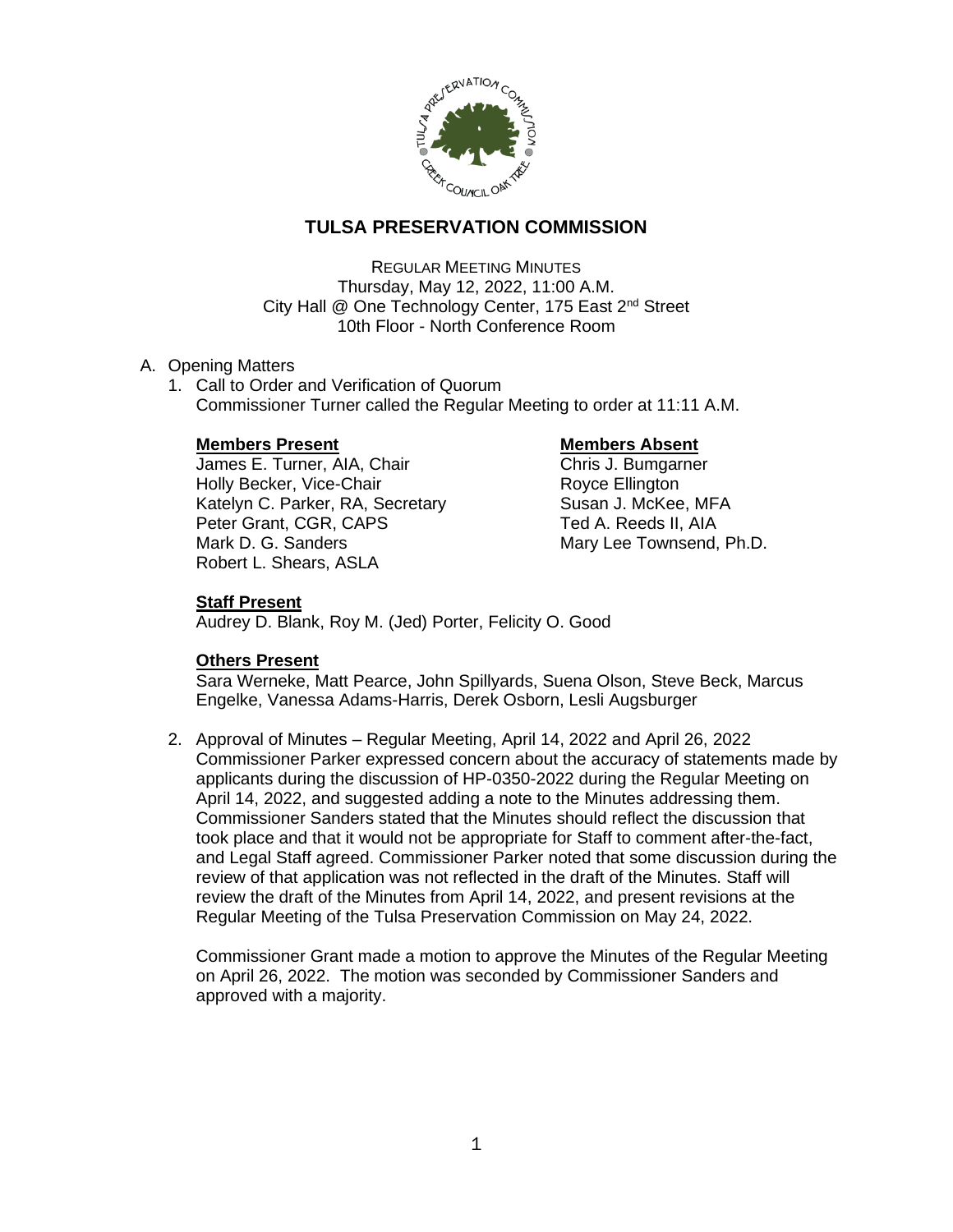**Vote:** Minutes – Regular Meeting, April 26, 2022

- 
- 4. Grant
- 
- 3. Disclosure of Conflicts of Interest None

### B. Actionable Items

1. **Nomination of the Greenwood Historic District to the National Register of Historic Places**

Matthew Pearce of the Oklahoma State Historic Preservation Office presented the nomination of the Greenwood Historic District to the National Register of Historic Places. Mr. Pearce reported that the Greenwood Historic District, located on the 100 to 300 blocks of North Greenwood Avenue and at 419 North Elgin Avenue, would be nominated at the local level of significance under Criterion A for Community Planning and Development and Criterion C for Architecture and would be nominated at the national level of significance under Criterion A for Social History and Ethnic Heritage: African American. Mr. Pearce noted that Greenwood Historic District is discontiguous and made of thirteen (13) resources. Upon an inquiry from Commissioner Sanders, Mr. Pearce confirmed that the Sam and Lucy Mackey House is the only resource within the district not yet listed on the National Register and added that the nomination would have the advantage of grouping the resources together under one district. Commissioner Sanders inquired whether any other buildings in the area dated to the period of reconstruction of Greenwood, and Mr. Pearce replied that some residences in the northern portion of Greenwood dated to that period but were outside the boundaries of the proposed district. Mr. Pearce added that the nomination of the Greenwood Historic District provided the context under which future nominations could be prepared. Upon a request for clarification from Commissioner Sanders, a member of the public stated that the 100 Block North Greenwood Avenue, a district which is listed on the National Register of Historic Places, came from an effort to pursue a district-wide nomination for Greenwood, and that the nomination of the Greenwood Historic District could lead to the expansion of the district to include properties to the north. Commissioner Sanders encouraged the documentation of more properties and applauded the efforts to prepare the nomination for the Greenwood Historic District. Upon an inquiry from Commissioner Turner, Mr. Pearce stated that the Mackey House was relocated to its current location in 1986. Derek Osborn, on behalf of Senator James Lankford, expressed support for the nomination.

As there was no further discussion, Commissioner Turner made a motion to find the Greenwood Historic District, located on the 100 to 300 blocks of North Greenwood Avenue and at 419 North Elgin Avenue, eligible for the National Register of Historic Places and recommend its eligibility to the Oklahoma State Historic Preservation Office and the National Park Service. The motion was seconded by Commissioner Becker and approved unanimously.

**In Favor Opposed Abstaining Not Present** 1. Turner **Shears** Shears Bumgarner 2. Becker **Ellington** 3. Parker Museum and the McKee Museum of the McKee Museum of the McKee McKee Museum of the McKee Museum of the<br>3. Grant Museum of the Museum of the McCee Museum of the Museum of the Museum of the Museum of the Museum of t 5. Sanders Townsend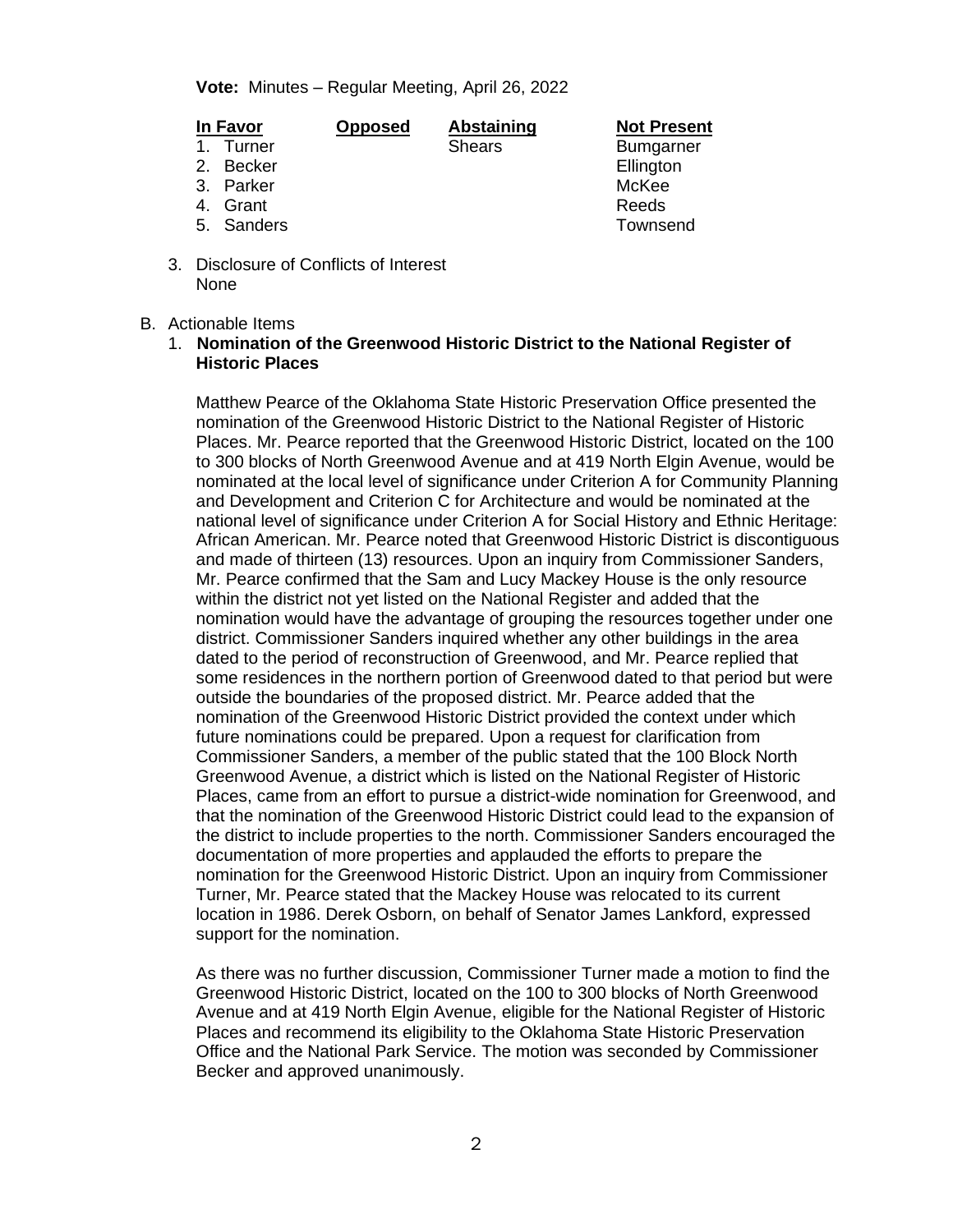**Vote:** Nomination of the Greenwood Historic District to the National Register of Historic Places

| In Favor     | <b>Opposed</b> | <b>Abstaining</b> | <b>Not Present</b> |
|--------------|----------------|-------------------|--------------------|
| 1. Turner    |                |                   | <b>Bumgarner</b>   |
| Becker<br>2. |                |                   | Ellington          |
| 3. Parker    |                |                   | McKee              |
| 4. Grant     |                |                   | Reeds              |
| 5. Sanders   |                |                   | Townsend           |

6. Shears

#### 2. **HP-0344-2022 / 1571 E. 19th St.** (Swan Lake)

*Historic Preservation Permit Subcommittee Review Dates: February 15, 2022, March 3, 2022, March 15, 2022, April 7, 2022, May 5, 2022* Applicant: ME Design Proposals:

- 1. Replacement of roof on porch
- 2. Replacement of floor on porch
- 3. Construction of columns on porch

*Project initiated without an Historic Preservation Permit*

Staff directed commissioners' attention to Section 70.070-F of the Tulsa Zoning Code and afterwards presented its report, describing the revisions to the proposal after each review of the application. Commissioner Turner thanked the applicant for his attendance and noted that the previous reviews of the application could have been more productive had a representative been present. Commissioner Sanders reported that the Historic Preservation Permit Subcommittee had concluded that the current version was acceptable and recommended approval of the application. Commissioner Sanders noted that the only concern had been that the application did not reflect all of the Work to be completed but that the applicant assured the subcommittee members that a new application would be presented once they determined a source for windows. Commissioner Turner inquired about the placement of the columns, and Commissioner Parker replied that reducing the space between each pair of columns would cause the door to be off-center. Commissioner Parker added that the columns would be square and, therefore, would appear closer together when viewed in person. Commissioner Grant expressed concern about the low slope of the roof over the porch, and Marcus Engelke of ME Design replied that the slope of the roof had not been altered from the original proposal. Commissioner Turner stated that the slope of the roof would not be visible from the street, and Commissioner Shears added that connecting the shed roof to the front facade of the residence too close to the bottom of the windows on the second story could cause water to enter the residence. Commissioner Grant inquired whether the proposed roof as shown in the elevations matched the roof that was constructed, and Mr. Engelke answered affirmatively. Commissioner Grant expressed acceptance of the proposal. Commissioner Turner inquired whether the roof over the porch extended to the edge of the main facade of the residence, and Mr. Engelke confirmed that it did.

As there was no further discussion, Commissioner Becker made a motion to approve the application. The motion was seconded by Commissioner Parker and approved unanimously.

Guidelines cited: A.1.1, A.1.2, A.1.3, A.1.4, A.6.1, A.6.2, A.6.3, A.6.4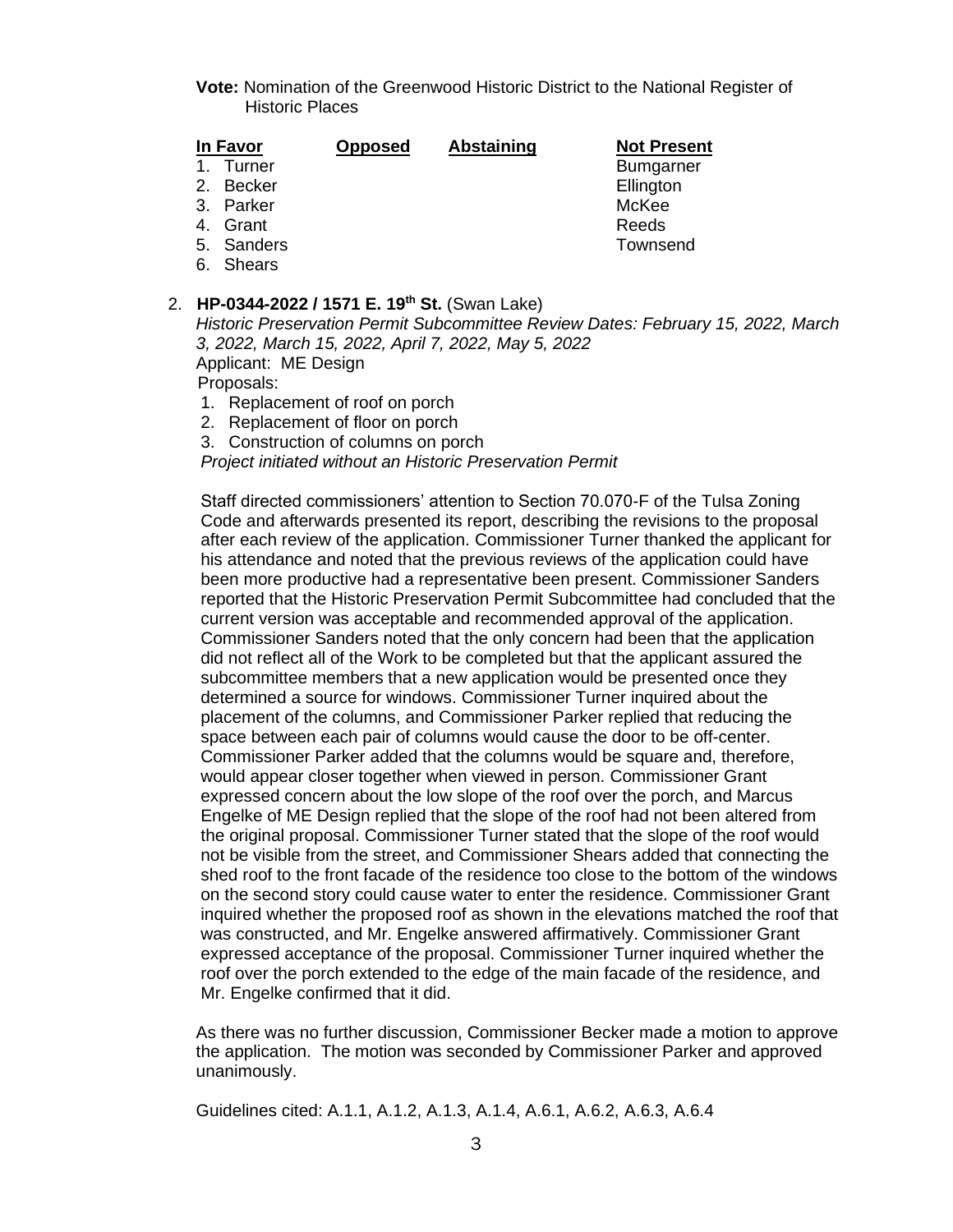#### **Vote:** 1571 E. 19th St. **(Swan Lake)**

| In Favor | <b>Opposed</b> | <b>Abstaining</b> | <b>Not Present</b> |
|----------|----------------|-------------------|--------------------|
|----------|----------------|-------------------|--------------------|

- 
- 
- 
- 
- 4. Grant
- 
- 6. Shears
- 3. **HP-0357-2022 / 1131 E. 18th St.** (North Maple Ridge)

*Historic Preservation Permit Subcommittee Review Date: May 5, 2022* Applicant: Lesli E. Augsburger Proposal:

1. Construction of fence

Staff presented its report, noting that the fence would match the wooden fence presently on the site and would extend along part of the east property line. The applicant stated that the wooden fence would be six inches (0'-6") taller than the existing iron fence. Upon an inquiry from Commissioner Turner, the applicant stated that the masonry wall is approximately two and a half feet (2'-6") tall at its highest point and one foot (1'-0") tall where the proposed fence would end and that the fence portion would be four feet (4'-0") tall. Commissioner Turner inquired whether the top of the masonry wall was level, and the applicant replied that it was. Commissioner Grant clarified that the proposed fence would reach an overall height of five feet (5'- 0") at its southern end and six and a half feet (6'-6") at its northern end. Commissioner Sanders reported that the Historic Preservation Permit Subcommittee had found the proposal to be an appropriate and moderate alteration because the wooden fence would not extend beyond the front facade of the house, had acknowledged the owners' desire for more privacy, and had recommended approval of the application.

As there was no further discussion, Commissioner Grant made a motion to approve the application. The motion was seconded by Commissioner Sanders and approved unanimously.

Guidelines cited: A.1.1, A.1.2, A.1.3, A.1.4, E.1.1, E.1.2, E.1.3, E.1.4, G.1.1, G.1.2, G.1.3, G.1.4

### **Vote: 1131 E. 18th St. (North Maple Ridge)**

|                | In Favor   | <b>Opposed</b> | <b>Abstaining</b> | <b>Not Present</b> |
|----------------|------------|----------------|-------------------|--------------------|
| $\mathbf{1}$ . | Turner     |                |                   | <b>Bumgarner</b>   |
|                | 2. Becker  |                |                   | Ellington          |
|                | 3. Parker  |                |                   | McKee              |
|                | 4. Grant   |                |                   | Reeds              |
|                | 5. Sanders |                |                   | Townsend           |
|                | 6. Shears  |                |                   |                    |

1. Turner Bumgarner 2. Becker **Ellington** 3. Parker McKee Music Contract of the McKee McKee McKee McKee McKee McKee McKee McCKee McCKee McCKee McCKee Mc<br>3. Grant McCanada McCanada McCanada McCanada McCanada McCanada McCanada McCanada McCanada McCanada McCanada Mc 5. Sanders Townsend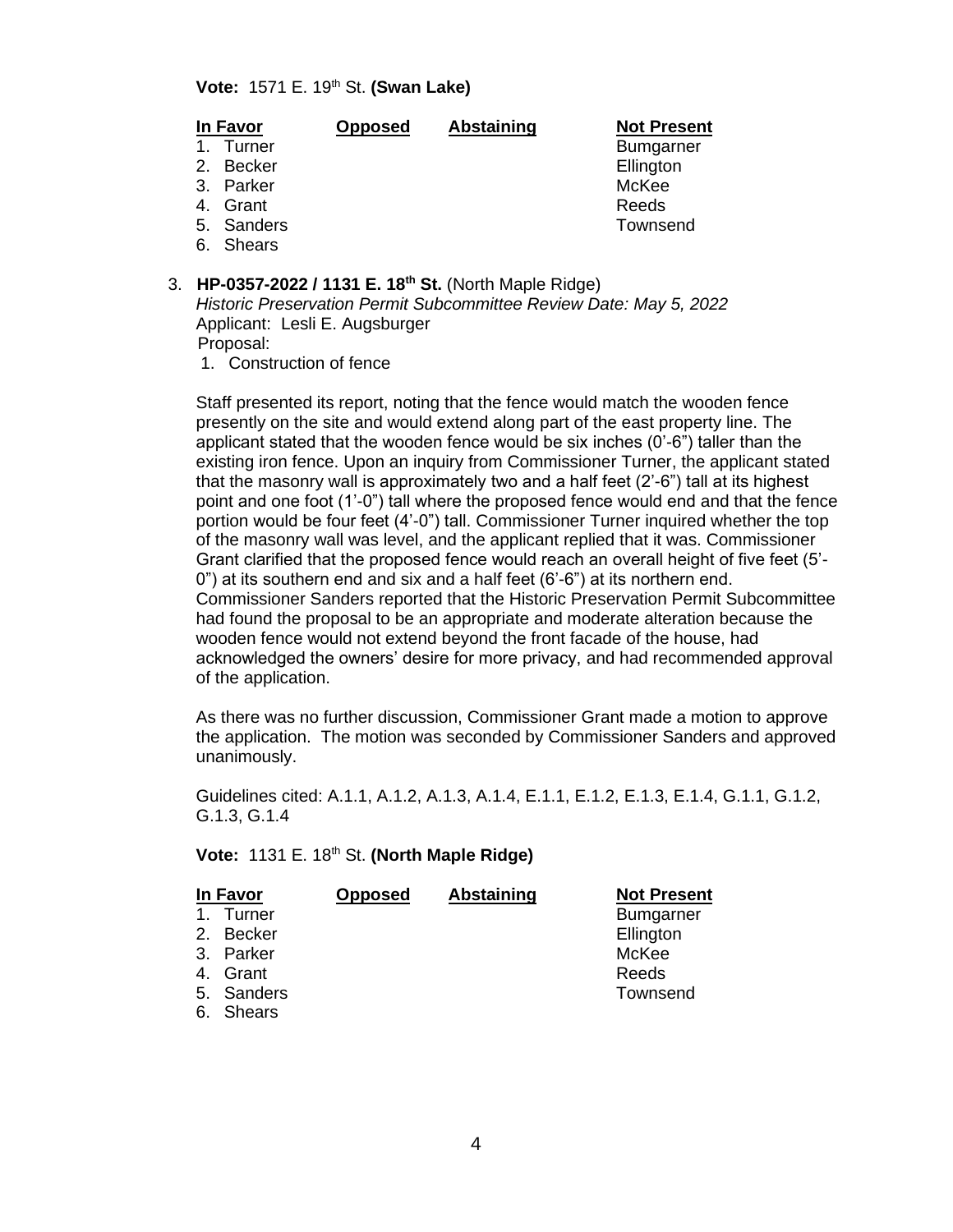## 4. **HP-0342-2022 / 1808 E. 16th St.** (Yorktown)

*Historic Preservation Permit Subcommittee Review Dates: February 15, 2022, May 5, 2022*

Applicant: Stephen F. Beck Proposals:

- 1. Increase in width of doorway
- 2. Replacement of door
- 3. Construction of rail on porch
- 4. Replacement of floor on porch
- 5. Replacement of steps
- 6. Replacement of columns
- 7. Construction of beam
- 8. Replacement of windows

Staff presented its report and shared a photograph provided by the applicant, which showed the previous appearance of the columns and rails on the porch. The applicant stated that the columns would be tapered and would be ten inches (0'-10") at the top and twelve inches (1'-0") at the bottom to match the columns previously on the residence. Commissioner Sanders reported that the Historic Preservation Permit Subcommittee had been pleased with the removal of the vinyl siding, understood the owner's need to replace some of the windows, and felt the proposed windows were appropriate. Commissioner Sanders added that the subcommittee had requested additional information about the rail and steps and inquired about the treatment of the steps. Suena Olson, the property owner, stated that the steps to the porch were curved and that flat steps would be required to accommodate her walker. Commissioner Sanders suggested that the shape of the steps be made a condition of approval and then reported that, although the Historic Preservation Permit Subcommittee had regretted the potential loss of the original door, they had acknowledged the owner's need for access with a wheelchair through the front door and had found the proposed replacement door appropriate. Commissioner Turner inquired whether the depth of the steps would be increased, and Commissioner Grant noted that, although a standard tread size would be twelve inches (1'-0"), the depth of each step could be increased to sixteen inches (1'-4") or eighteen inches (1'-6"). Ms. Olson agreed that the depth of the steps should be increased, and Commissioner Parker suggested sizing the steps so that all four legs of the walker would fit on each step. Ms. Olson then noted that she hoped to install a wheelchair lift on the front porch in the future, so a concrete porch floor would be preferable to a wooden floor. Commissioner Grant inquired about the floor of the porch, and the applicant replied that the floor of the porch would have a four-inch (0'-4") tall lip with a smooth concrete finish. Commissioner Parker expressed approval of the proposal, and Commissioner Grant recommended that the lip of the porch should have an overhang of one and a half inches  $(0.11/\gamma)$  with a stucco face below. Upon inquiries from Commissioner Grant, the applicant stated that the steps would be four feet (4'- 0") wide and that the existing door was approximately thirty-two inches (2'-8") wide. Upon a request for information from Commissioner Turner, the applicant stated that the rail would have  $2 \times 4$  top and bottom rails and  $2 \times 2$  spindles spaced four inches (0'-4") apart. Commissioner Turner requested that Staff provide the applicant with an image of a previously constructed rail that shows a tapered top rail. Commissioner Grant inquired whether the rail on the steps would also be constructed from wood, and the applicant confirmed that it would. Commissioner Grant recalled a rail at a residence near East 18<sup>th</sup> Street South and South Cincinnati Avenue that could be used as an example, and Staff offered to provide the applicant with an image as a reference.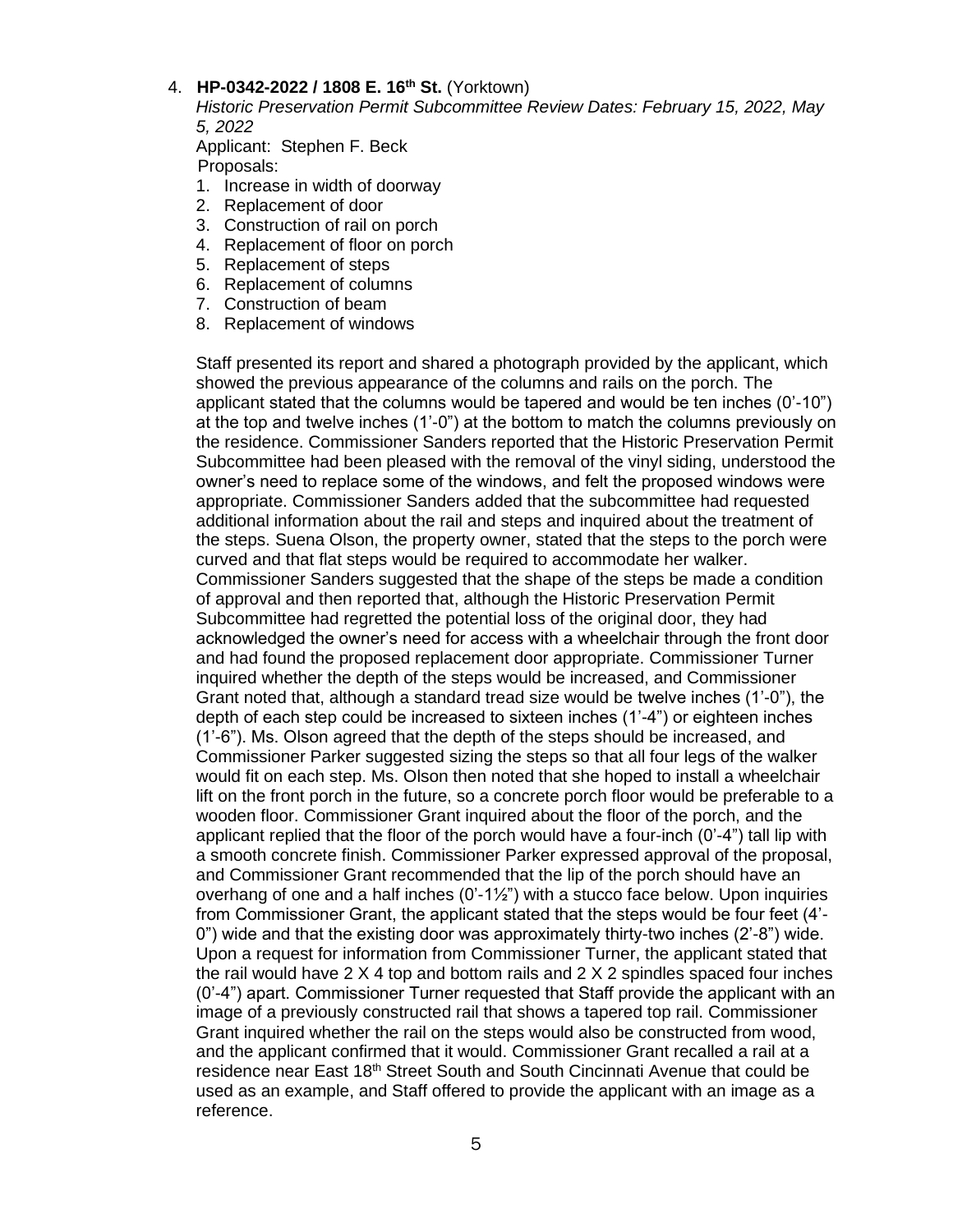As there was no further discussion, Commissioner Sanders made a motion to approve the application with the following recommendations:

- that the rail be built to match the image of the rail to be provided by Staff,
- that the steps be rectangular and deep enough for each step to accommodate all four legs of the owner's walker,
- $\bullet$  that the porch floor have a four-inch (0'-4") tall lip that extends over the face of the stem wall, and
- that the face of the porch floor and stem wall have a stucco finish.

The motion was seconded by Commissioner Becker and approved unanimously.

Guidelines cited: A.1.1, A.1.2, A.1.3, A.1.4, A.3.1, A.3.2, A.3.3, A.3.4, A.3.5, A.3.6, A.3.7, A.3.8, A.3.9, A.4.1, A.4.2, A.4.3, A.4.4, A.4.5, A.4.6, A.4.7, A.4.8, A.6.1, A.6.2, A.6.3, A.6.4

#### **Vote:** 1808 E. 16th St. **(Yorktown)**

|                | In Favor   | <b>Opposed</b> | Abstaining | <b>Not Present</b> |
|----------------|------------|----------------|------------|--------------------|
| $\mathbf{1}$ . | Turner     |                |            | <b>Bumgarner</b>   |
|                | 2. Becker  |                |            | Ellington          |
|                | 3. Parker  |                |            | McKee              |
|                | 4. Grant   |                |            | Reeds              |
|                | 5. Sanders |                |            | Townsend           |
|                | 6. Shears  |                |            |                    |

### 5. **Permission to Publish Photograph of Lee Elementary School**

Staff reported that the Tulsa Preservation Commission had previously approved a request to copy a photograph of Lee Elementary School, now known as Council Oak Elementary School. The student also requested permission to publish the photograph in an academic journal.

Commissioner Becker made a motion to grant permission to publish the photograph of Lee Elementary School with the conditions that the photograph be published in a journal in the student's field and not in any for-profit publication and that one copy of the journal be provided to the Tulsa Preservation Commission upon publication of the article. The motion was seconded by Commissioner Grant and approved unanimously.

**Vote:** Permission to Publish Photograph of Lee Elementary School

| In Favor   | <b>Opposed</b> | Abstaining | <b>Not Present</b> |
|------------|----------------|------------|--------------------|
| 1. Turner  |                |            | <b>Bumgarner</b>   |
| 2. Becker  |                |            | Ellington          |
| 3. Parker  |                |            | McKee              |
| 4. Grant   |                |            | Reeds              |
| 5. Sanders |                |            | Townsend           |
| 6. Shears  |                |            |                    |

#### 6. **HP-0361-2022 / 1579 E. 19th St.** (Swan Lake) Applicant: Oklahoma Natural Gas Proposal:

1. Relocation of meter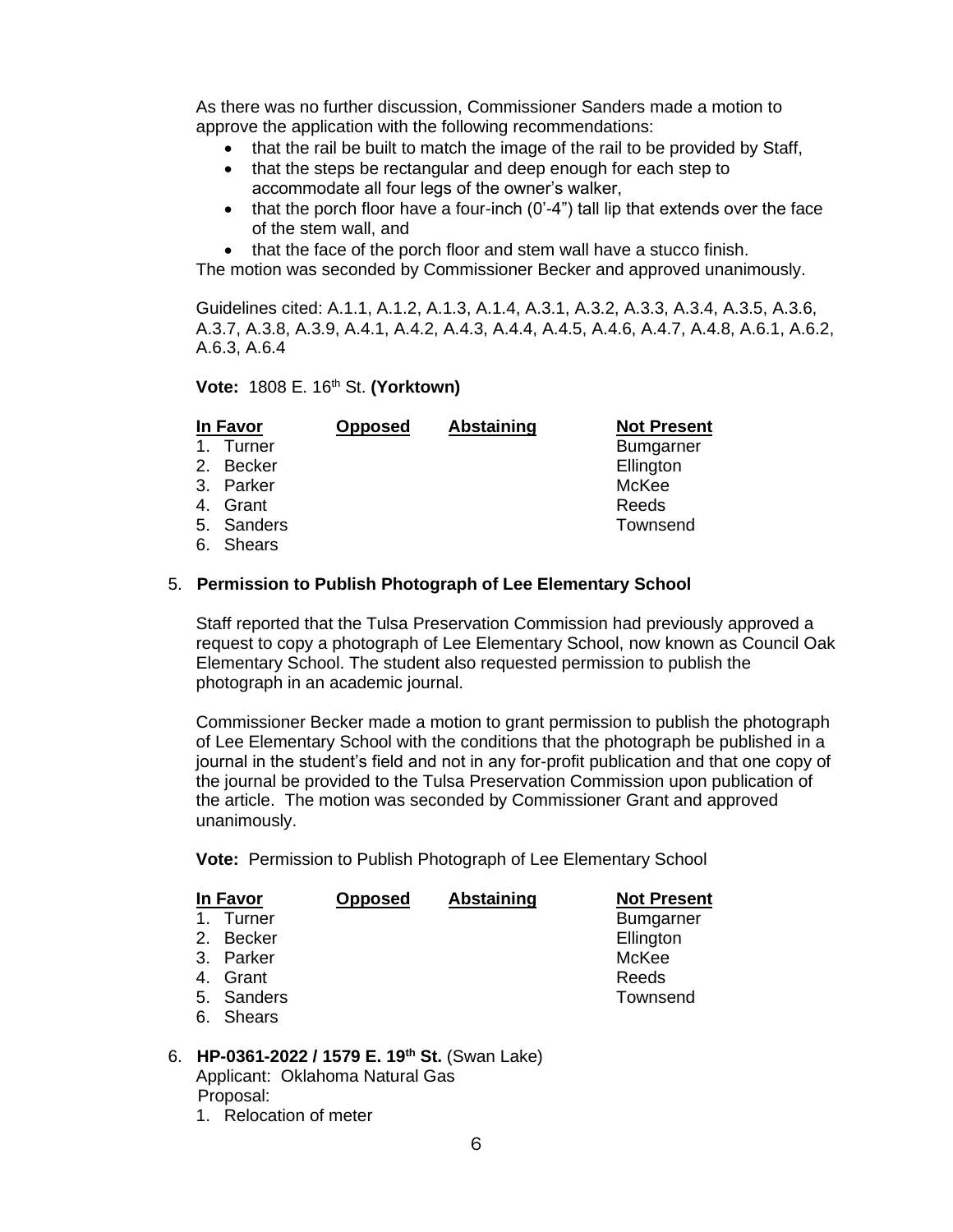Staff presented its report, noting that the meter would be relocated farther away from the curb than its current location and that Staff had requested confirmation from the applicant that the meter would be placed behind the fence.

As there was no discussion, Commissioner Turner made a motion to approve the application with the condition that the meter be located behind the fence. Commissioners Parker and Sanders agreed that, based on the information provided, the meter would probably be located behind the fence, and Commissioner Shears noted that the location of the window may pose a challenge for the meter's proposed location. The motion was seconded by Commissioner Shears and approved unanimously.

**Vote:** 1579 E. 19th St. **(Swan Lake)**

| In Favor     | <b>Opposed</b> | <b>Abstaining</b> | <b>Not Present</b> |
|--------------|----------------|-------------------|--------------------|
| Turner<br>1. |                |                   | <b>Bumgarner</b>   |
| 2. Becker    |                |                   | Ellington          |
| 3. Parker    |                |                   | McKee              |
| 4. Grant     |                |                   | Reeds              |
| 5. Sanders   |                |                   | Townsend           |
| 6. Shears    |                |                   |                    |
|              |                |                   |                    |

- C. Reports
	- 1. Chair Report None
	- 2. Staff Report

Staff reminded commissioners that the City Council had initiated the process for an Historic Preservation Zoning Map Amendment to establish an Historic Preservation Overlay District for the Tracy Park neighborhood. A public information session will be held during the Regular Meeting on June 9, 2022, and a public meeting in which the Tulsa Preservation Commission will make a recommendation about the overlay will be held during the Regular Meeting on June 28, 2022. Upon an inquiry from Commissioner Sanders, Staff explained that the Public Information Session had been postponed to the Regular Meeting on June 9 in order to allow notices to be sent to owners within the proposed overlay, as required by the Rules and Regulations of the Tulsa Preservation Commission. Upon a request for clarification from Commissioner Turner, Staff stated that the Tulsa Zoning Code does not require a formal vote of property owners within the proposed overlay boundary but that the Tulsa Preservation Commission would make a recommendation to the Tulsa Metropolitan Area Planning Commission at the meeting on June 28, 2022.

- D. New Business None
- E. Announcements and Future Agenda Items Commissioner Parker recalled that she had requested that Staff include an item on a future Regular Meeting agenda to discuss the Historic Preservation Permit